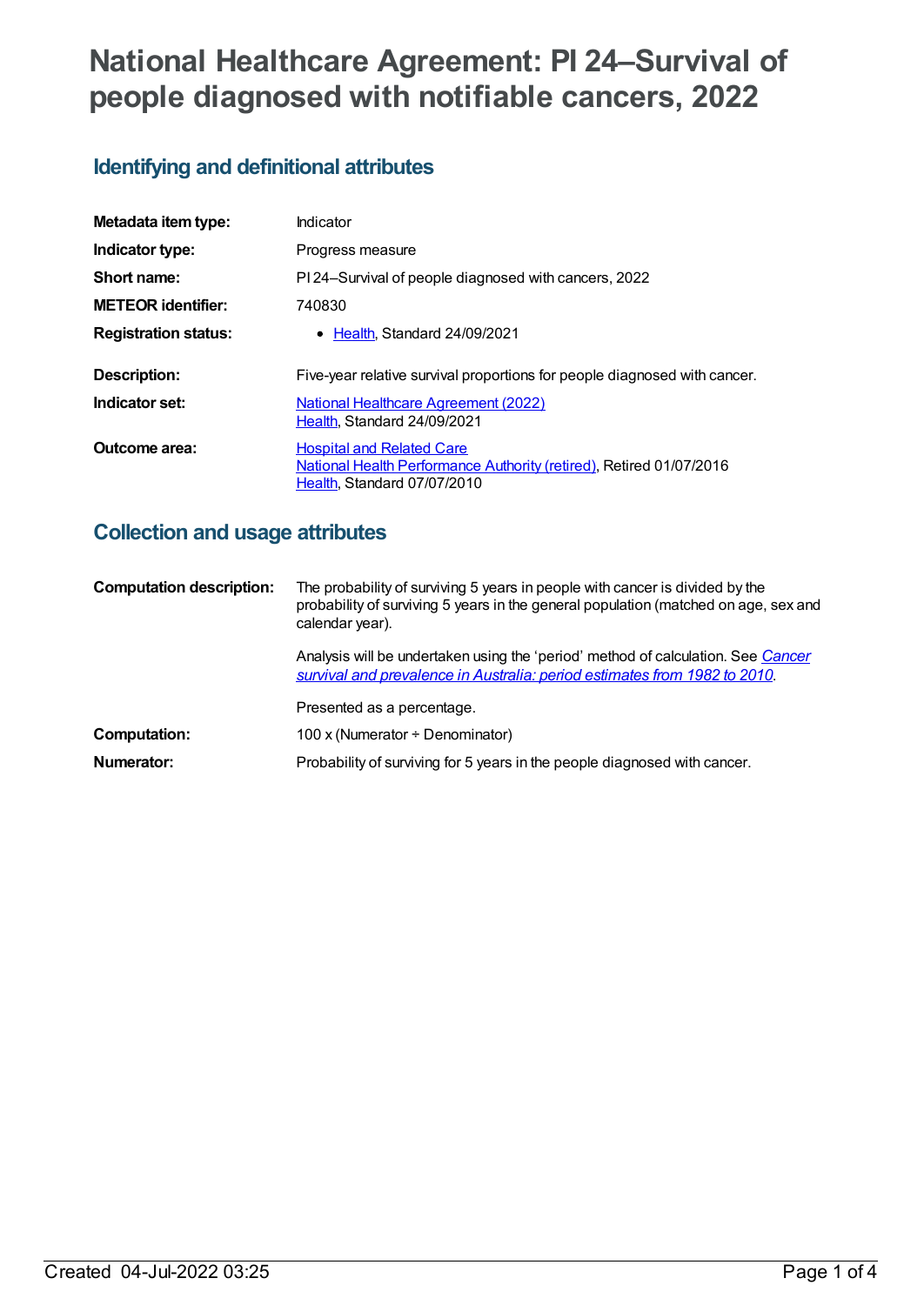[Person—date](https://meteor.aihw.gov.au/content/287007) of birth, DDMMYYYY

**Data Source**

[Australian](https://meteor.aihw.gov.au/content/393621) Cancer Database

**Guide for use**

Data source type: Cancer registry data

### **Data Element / Data Set**

Person-date of death, DDMMYYYY

**Data Source**

[Australian](https://meteor.aihw.gov.au/content/393621) Cancer Database

**Guide for use**

Data source type: Cancer registry data

## **Data Element / Data Set**

[Patient—diagnosis](https://meteor.aihw.gov.au/content/416129) date of cancer, DDMMYYYY

**Data Source**

[Australian](https://meteor.aihw.gov.au/content/393621) Cancer Database

**Guide for use**

Data source type: Cancer registry data

## **Data Element / Data Set**

Person-sex, code X

**Data Source**

[Australian](https://meteor.aihw.gov.au/content/393621) Cancer Database

**Guide for use**

Data source type: Cancer registry data

**Denominator data elements:**

**Denominator:** Probability of surviving for 5 years in the general population

**Data Element / Data Set**

**Data Source**

### ABS Life [Tables](https://meteor.aihw.gov.au/content/402041)

**Guide for use**

Data source type: Census-based plus administrative by-product data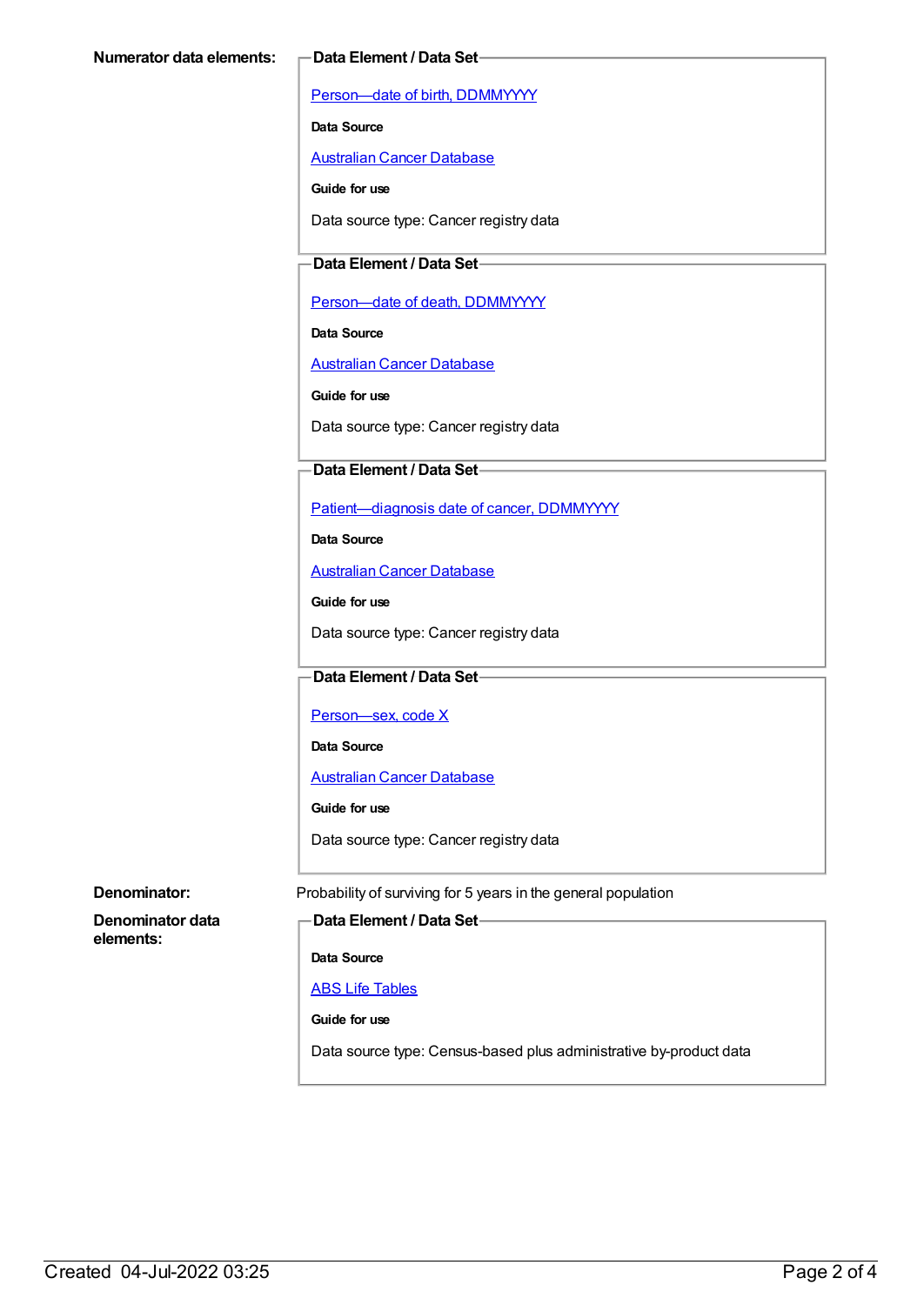| Disaggregation:                         | 2014-18 - Nationally, by:                                                                                                                                                                                                                                                                                                                                                  |
|-----------------------------------------|----------------------------------------------------------------------------------------------------------------------------------------------------------------------------------------------------------------------------------------------------------------------------------------------------------------------------------------------------------------------------|
|                                         | • sex: males, females and persons<br>• cancer type: bowel cancer, lung cancer, melanoma, female breast cancer,<br>cervical cancer and all cancers combined.                                                                                                                                                                                                                |
|                                         | 'All cancers combined' comprises ICD-10 (2016 version) codes C00-C97, D45-<br>D46, D47.1 and D47.3-D47.5, except basal and squamous cell carcinomas of the<br>skin (part of C44). The ICD-10 codes for the other cancer types are as follows:<br>bowel cancer C18-C20, lung cancer C33-C34, melanoma of the skin C43, female<br>breast cancer C50 and cervical cancer C53. |
| <b>Disaggregation data</b><br>elements: | ∙Data Element / Data Set−                                                                                                                                                                                                                                                                                                                                                  |
|                                         | Person-sex, code N                                                                                                                                                                                                                                                                                                                                                         |
|                                         | <b>Data Source</b>                                                                                                                                                                                                                                                                                                                                                         |
|                                         | <b>Australian Cancer Database</b>                                                                                                                                                                                                                                                                                                                                          |
|                                         | Guide for use                                                                                                                                                                                                                                                                                                                                                              |
|                                         | Data source type: Cancer registry data                                                                                                                                                                                                                                                                                                                                     |
|                                         | Data Element / Data Set-                                                                                                                                                                                                                                                                                                                                                   |
|                                         | Person with cancer—primary site of cancer, topography code (ICD-O-3)<br>ANN.N                                                                                                                                                                                                                                                                                              |
|                                         | Data Source                                                                                                                                                                                                                                                                                                                                                                |
|                                         | <b>Australian Cancer Database</b>                                                                                                                                                                                                                                                                                                                                          |
|                                         | Guide for use                                                                                                                                                                                                                                                                                                                                                              |
|                                         | Data source type: Cancer registry data                                                                                                                                                                                                                                                                                                                                     |
|                                         | Data Element / Data Set-                                                                                                                                                                                                                                                                                                                                                   |
|                                         | Person with cancer-morphology of cancer, code (ICD-O-3) NNNN/N                                                                                                                                                                                                                                                                                                             |
|                                         | Data Source                                                                                                                                                                                                                                                                                                                                                                |
|                                         | <b>Australian Cancer Database</b>                                                                                                                                                                                                                                                                                                                                          |
|                                         | Guide for use                                                                                                                                                                                                                                                                                                                                                              |
|                                         | Data source type: Cancer registry data                                                                                                                                                                                                                                                                                                                                     |
| <b>Comments:</b>                        | Most recent data available for 2022 National Healthcare Agreement performance<br>reporting: 2014-18.                                                                                                                                                                                                                                                                       |

# **Representational attributes**

| <b>Representation class:</b> | Percentage |
|------------------------------|------------|
| Data type:                   | Real       |
| Unit of measure:             | Person     |
| Format:                      | N[NN].N    |

# **Indicator conceptual framework**

| <b>Framework and</b> | <b>Effectiveness</b> |
|----------------------|----------------------|
| dimensions:          |                      |